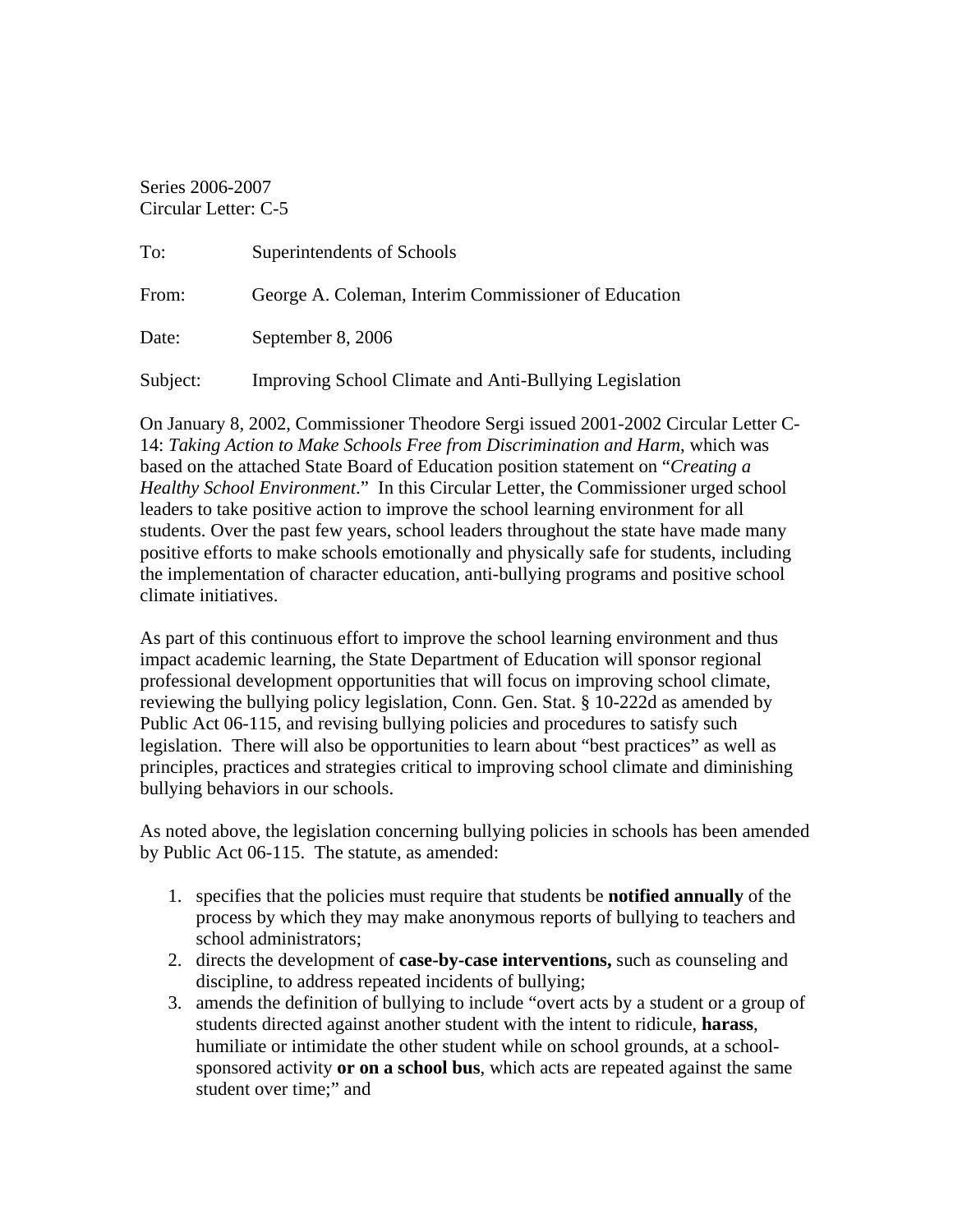Improving School Climate and Anti-Bullying Legislation Page 2

4. provides that bullying policies may **include provisions addressing bullying outside of the school setting** if it has a direct and negative impact on a student's academic performance or safety in school. (Effective July 1, 2006).

Thank you for your efforts to create safe learning environments for all students. Closing the achievement gap and realizing the highest levels of academic achievement for all of Connecticut's children cannot be done without maintaining positive school climates.

For further information, please contact Jo Ann Freiberg, Associate Education Consultant by email at [joannfreiberg@ct.gov](mailto:joannfreiberg@ct.gov) or by telephone at (860) 807-2041.

GAC:lla Attachment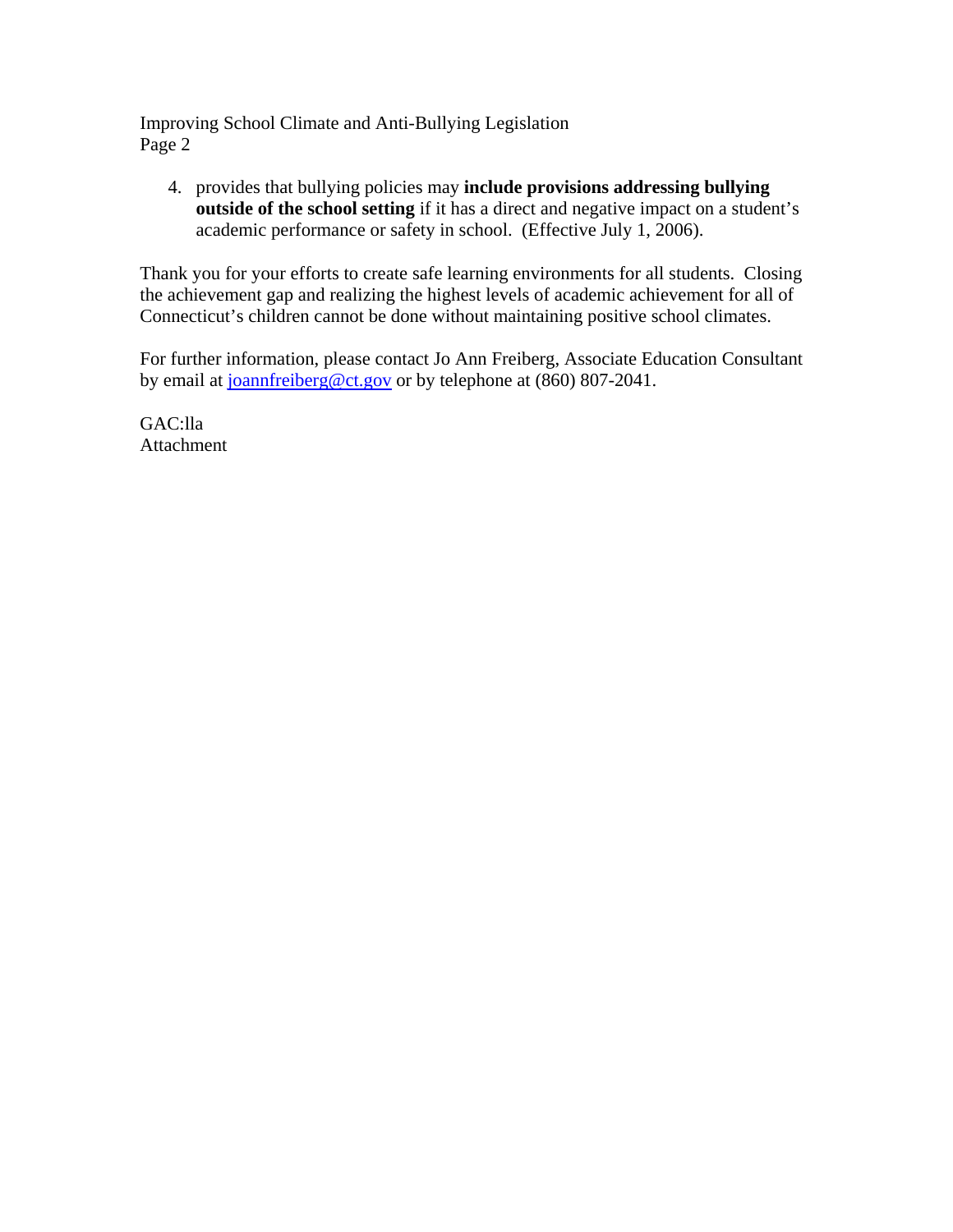# **Position Statement On Creating a Healthy School Environment**

Adopted February 7, 2001

The Connecticut State Board of Education believes that schools are among the most important vehicles, together with families, for providing all children with an effective educational opportunity and supporting the growth and development of every child. Schools must seek to enhance student learning by addressing the intellectual, emotional and physical safety needs of students and staff. All students deserve a quality education that incorporates the teaching of respect for others and self, integrity, citizenship and sense of commitment and obligation to the school and community. These responsibilities are critical components for developing a safe and productive environment in which all students can learn and for contributing to the vitality of modern society. Educators, therefore, are charged not only with providing a sound education in multiple content areas, but also with helping all students understand the necessity of ethical and legal conduct and balancing individual rights with the common good.

All school personnel, board members, parents, students and community agencies share a role in creating a safe and nurturing learning environment for all students and helping to raise a generation of youth who are respectful and responsible not only to themselves, but to others within their school and community.

## **Schools' Role in Developing a Healthy School Environment**

Each school should provide opportunities for students to engage in activities (e.g., clubs, leadership activities, service learning and peer mentoring) that promote a positive school climate and benefit the greater community.

- Each school must ensure that the physical environment is healthy, safe and conducive to learning.
- Each school must appropriately monitor and supervise all areas of the school (e.g., classrooms, hallways and stairwells, cafeterias, playgrounds, shop areas, lavatories and locker rooms) to ensure the safety of all students at all times.
- • All members of the school community must identify acts of name-calling, teasing, bullying, exclusion and harassment and take immediate action to intervene in those situations that are detrimental to students and the learning environment.
- Each school must work with and support families to identify and address their critical role to assist in providing a safe and productive learning environment.
- Each school must ensure that all students share a caring relationship with at least one adult in the school, in which regular, ongoing interactions occur.
- Each adult must send a clear and consistent message to students that each has a duty to behave responsibly and respectfully toward others.
- Each adult must model the positive behaviors they hope to instill in their students.
- All school personnel must consistently enforce rules and provide opportunities to develop and foster ethical reasoning, self-control and a generalized respect for others.
- Academic subjects should be used as vehicles for examining and reflecting upon ethical issues.
- Conflict resolution skills should be taught to provide students with the capacity and commitment to solve conflicts in fair, nonviolent ways.